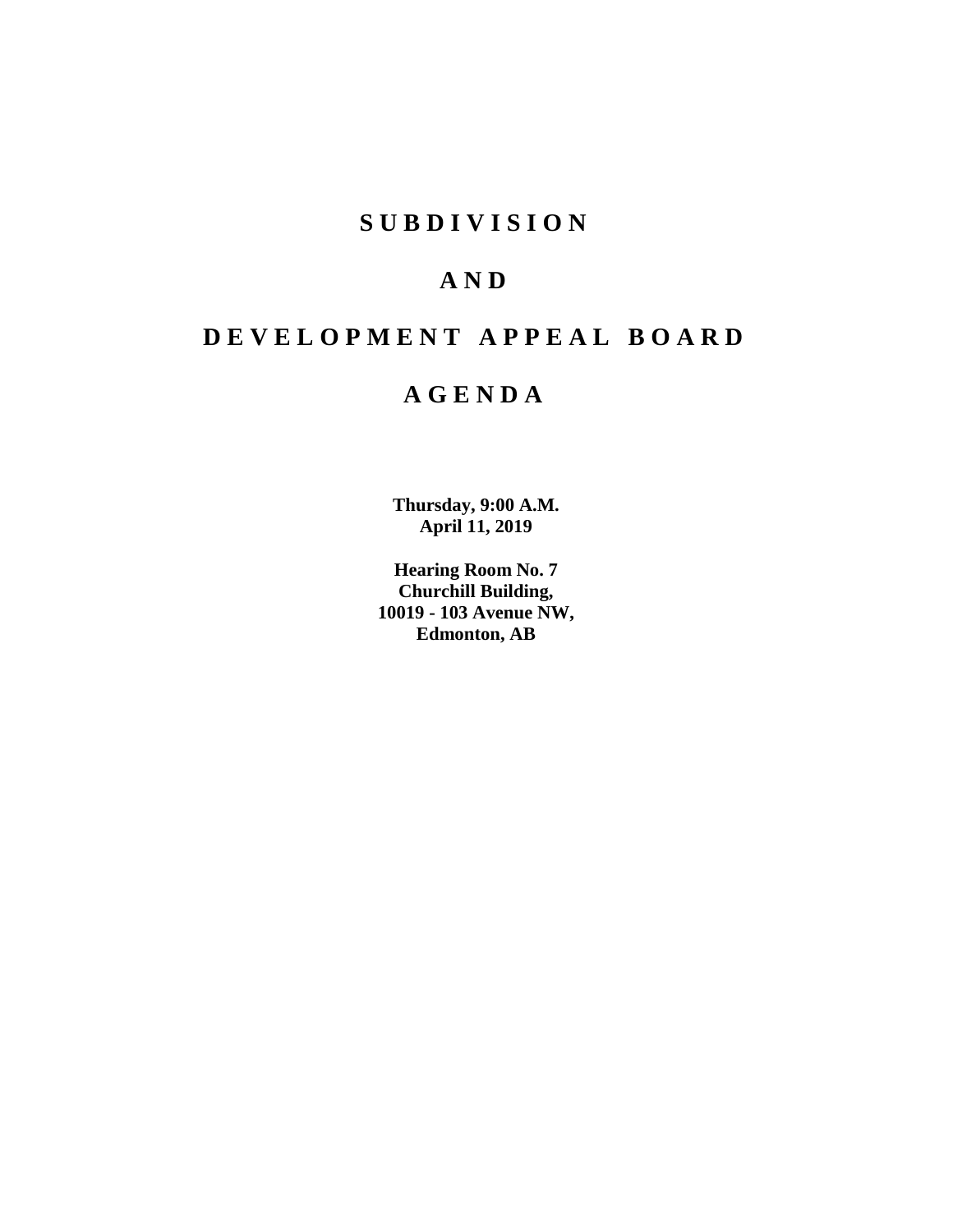### **SUBDIVISION AND DEVELOPMENT APPEAL BOARD HEARING ROOM NO. 7**

|   | 9:00 A.M.           | SDAB-D-19-052 |                                                                                                                               |
|---|---------------------|---------------|-------------------------------------------------------------------------------------------------------------------------------|
|   |                     |               | Construct exterior alterations to a Single<br>Detached House (pergola on the Rooftop<br>Terrace)                              |
|   |                     |               | 9922 - 148 Street NW                                                                                                          |
|   |                     |               | Project No.: 300759704-001                                                                                                    |
|   |                     |               |                                                                                                                               |
|   | <b>TO BE RAISED</b> |               |                                                                                                                               |
| П | 10:30 A.M.          | SDAB-D-19-039 |                                                                                                                               |
|   |                     |               | Construct an extension to an existing Uncovered<br>Deck (new size: 4.22 metres by 8.57 metres),<br>existing without permits   |
|   |                     |               | 1746 – Tanager Close NW<br>Project No.: 243625660-004                                                                         |
|   |                     |               |                                                                                                                               |
|   | <b>NOTE:</b>        |               | Unless otherwise stated, all references to "section numbers" refer to<br>the authority under the Edmonton Zoning Bylaw 12800. |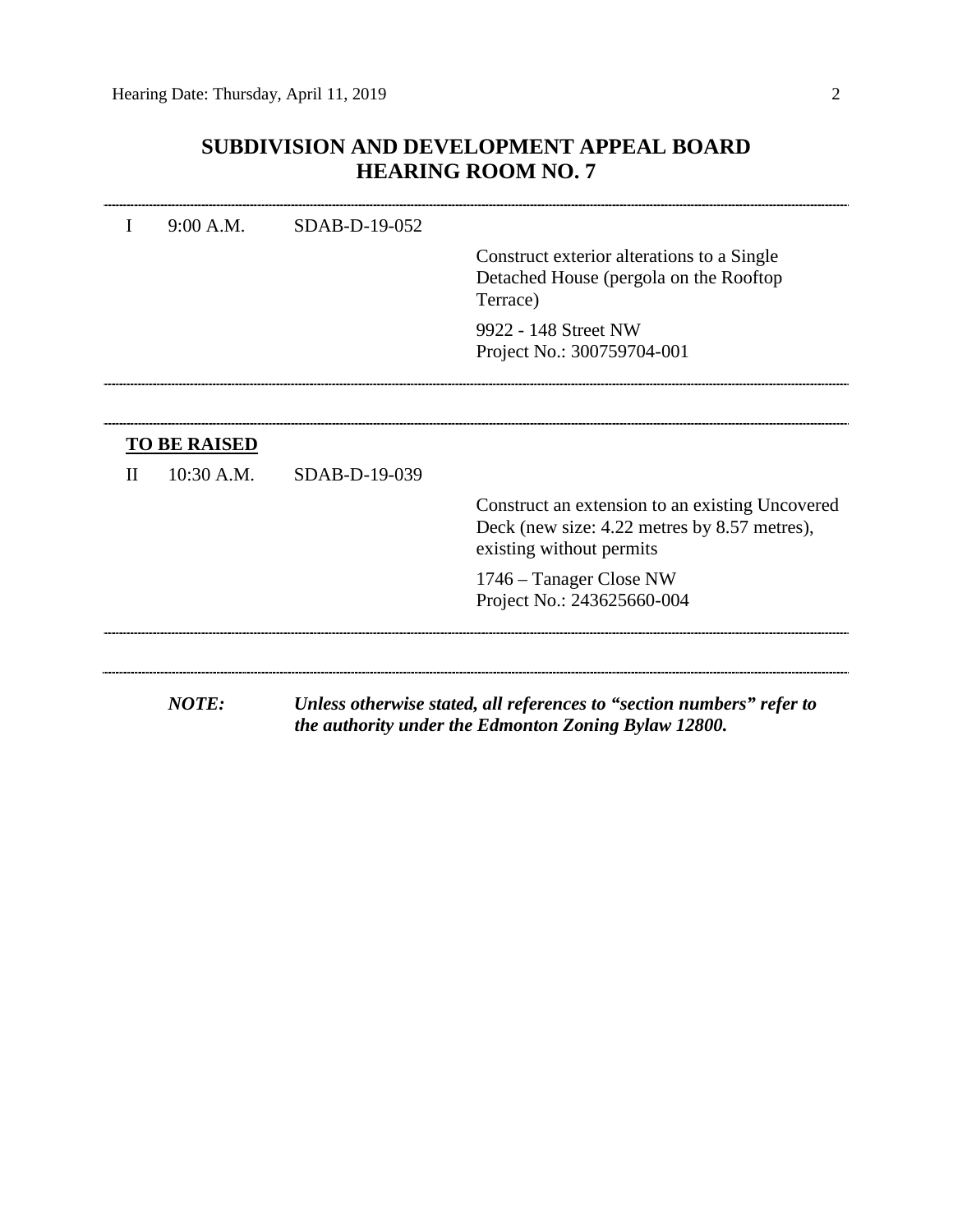| ITEM I: 9:00 A.M. |                                                        | FILE: SDAB-D-19-052                                                                              |
|-------------------|--------------------------------------------------------|--------------------------------------------------------------------------------------------------|
|                   | AN APPEAL FROM THE DECISION OF THE DEVELOPMENT OFFICER |                                                                                                  |
|                   | <b>APPELLANT:</b>                                      |                                                                                                  |
|                   | <b>APPLICATION NO.:</b>                                | 300759704-001                                                                                    |
|                   | <b>APPLICATION TO:</b>                                 | Construct exterior alterations to a Single<br>Detached House (pergola on the Rooftop<br>Terrace) |
|                   | <b>DECISION OF THE</b><br>DEVELOPMENT AUTHORITY:       | Refused                                                                                          |
|                   | <b>DECISION DATE:</b>                                  | March 12, 2019                                                                                   |
|                   | <b>DATE OF APPEAL:</b>                                 | March 13, 2019                                                                                   |
|                   | MUNICIPAL DESCRIPTION<br>OF SUBJECT PROPERTY:          | 9922 - 148 Street NW                                                                             |
|                   | <b>LEGAL DESCRIPTION:</b>                              | Plan 4590W Blk 78 Lot 5                                                                          |
|                   | ZONE:                                                  | (RF1) Single Detached Residential Zone                                                           |
|                   | <b>OVERLAY:</b>                                        | Mature Neighbourhood Overlay                                                                     |
|                   | <b>STATUTORY PLAN:</b>                                 | N/A                                                                                              |
|                   |                                                        |                                                                                                  |

#### *Grounds for Appeal*

The Appellant provided the following reasons for appealing the decision of the Development Authority:

- We don't believe the pergola should be included in the height calculations as it's not interior spaces or closed in. It is also not any higher than the existing rooftop access on the house.
- The main reasons the homeowners would like the pergola are:
- For privacy from the 4 storey condo on the west side of 149 street NW that looks directly on to their rooftop terrace.
- For shade from the sun
- We don't believe the pergola causes any hardship for any of the neighbours. If anything, it is beneficial as it gives them more privacy while in their amenity space from anyone on the rooftop terrace.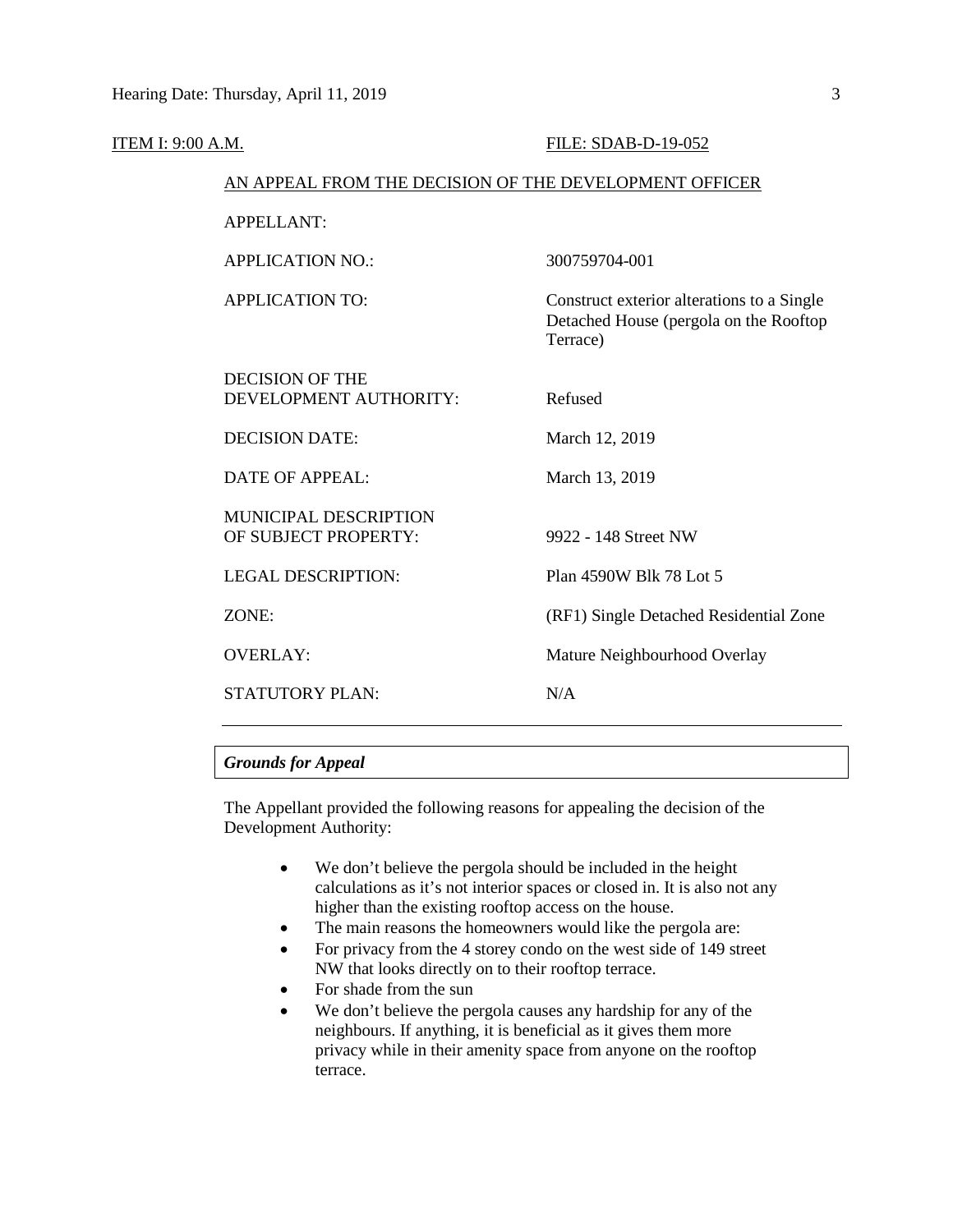#### *General Matters*

#### **Appeal Information:**

The *Municipal Government Act*, RSA 2000, c M-26 states the following:

#### **Grounds for Appeal**

**685(1)** If a development authority

- (a) fails or refuses to issue a development permit to a person,
- (b) issues a development permit subject to conditions, or
- (c) issues an order under section 645,

the person applying for the permit or affected by the order under section 645 may appeal to the subdivision and development appeal board.

#### **Appeals**

**686(1)** A development appeal to a subdivision and development appeal board is commenced by filing a notice of the appeal, containing reasons, with the board,

- (a) in the case of an appeal made by a person referred to in section 685(1)
	- (i) with respect to an application for a development permit,
		- (A) within 21 days after the date on which the written decision is given under section 642, […]

#### **Hearing and Decision**

**687(3)** In determining an appeal, the subdivision and development appeal board

…

- (a.1) must comply with the land use policies;
- (a.2) subject to section 638, must comply with any applicable statutory plans;
- (a.3) subject to clauses (a.4) and (d), must comply with any land use bylaw in effect;
- (a.4) must comply with the applicable requirements of the regulations under the Gaming, Liquor and Cannabis Act respecting the location of premises described in a cannabis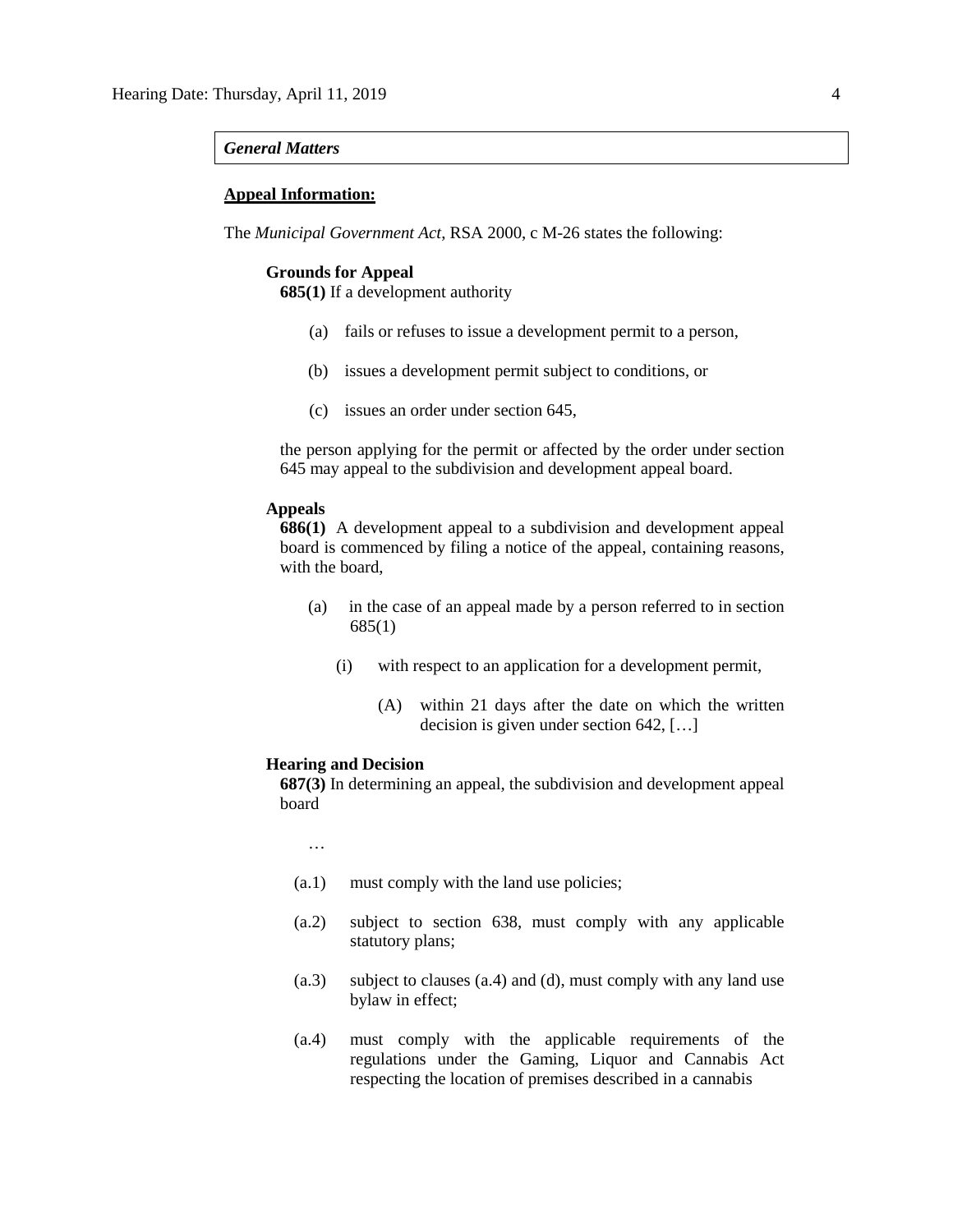licence and distances between those premises and other premises;

- …
- (c) may confirm, revoke or vary the order, decision or development permit or any condition attached to any of them or make or substitute an order, decision or permit of its own;
- (d) may make an order or decision or issue or confirm the issue of a development permit even though the proposed development does not comply with the land use bylaw if, in its opinion,
	- (i) the proposed development would not
		- (A) unduly interfere with the amenities of the neighbourhood, or
		- (B) materially interfere with or affect the use, enjoyment or value of neighbouring parcels of land,

and

(ii) the proposed development conforms with the use prescribed for that land or building in the land use bylaw.

#### **General Provisions from the** *Edmonton Zoning Bylaw:*

Section 110.2(7) states **Single Detached Housing** is a **Permitted Use** in the **(RF1) Single Detached Residential Zone**.

Under section 7.2(8), **Single Detached Housing** means "development consisting of a building containing one principal Dwelling which is separate from any other principal Dwelling or building. This Use includes Mobile Homes which conform to Section 78 of this Bylaw."

#### Under section 6.1, **Rooftop Terrace** means:

an elevated structure intended for use as an outdoor Amenity Area that may be surrounded by guardrails, parapet walls or similar features, and is located above:

- a. the uppermost Habitable Room;
- b. the uppermost Commercial Floor Area intended for occupancy; or
- c. in the case of an Accessory building other than a Garden Suite, any roof.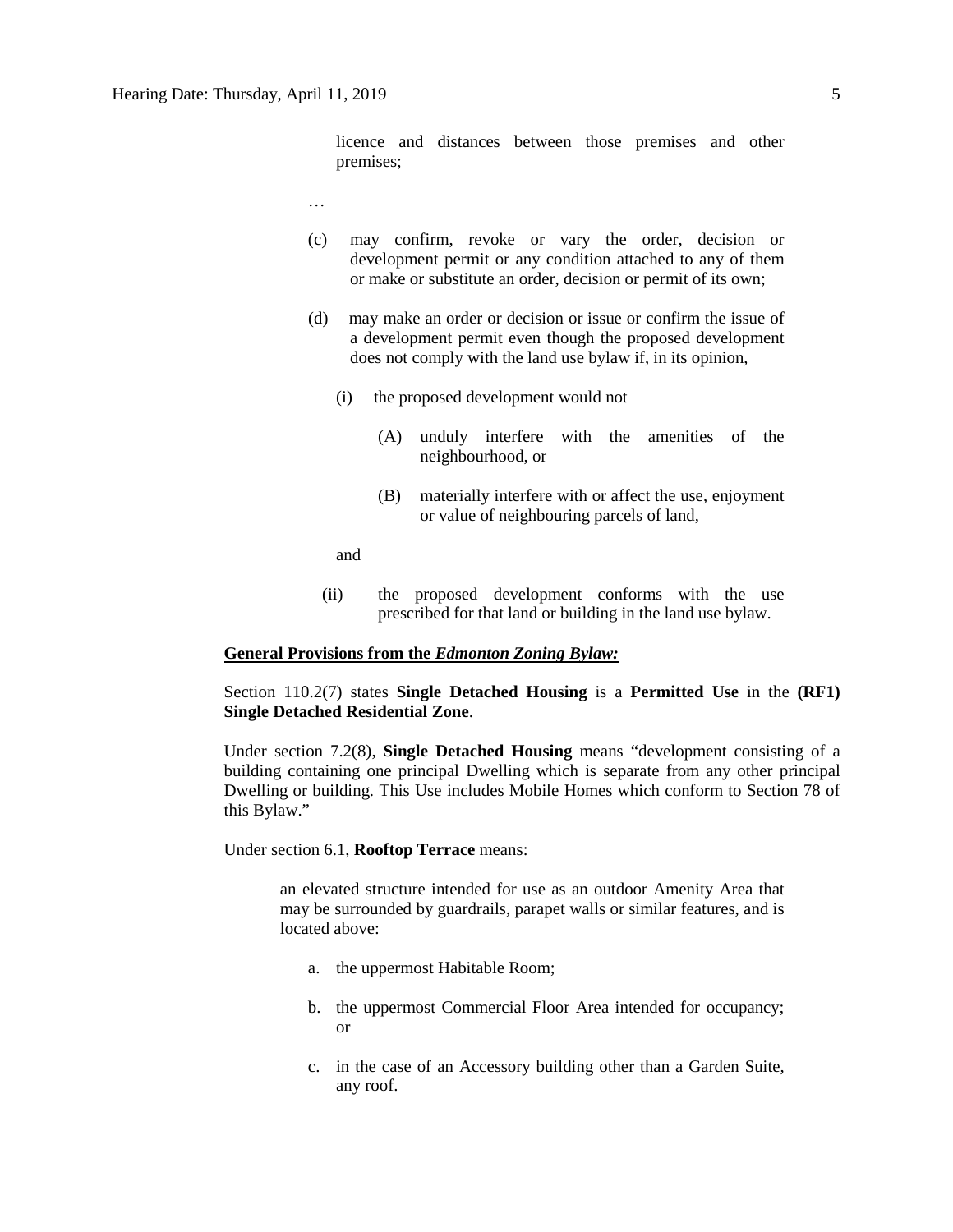This definition does not include a Platform Structure.

Section 110.1 states that the **General Purpose** of the **(RF1) Single Detached Residential Zone** is "to provide for Single Detached Housing while allowing other forms of small scale housing in the form of Secondary Suites, Garden Suites, Semi-detached Housing and Duplex Housing."

Section 814.1 states that the **General Purpose** of the **Mature Neighbourhood Overlay** is:

to regulate residential development in Edmonton's mature residential neighbourhoods, while responding to the context of surrounding development, maintaining the pedestrian-oriented design of the streetscape, and to provide an opportunity for consultation by gathering input from affected parties on the impact of a proposed variance to the Overlay regulations.

#### *Height*

Section 814.3(5) states "The maximum Height shall not exceed 8.9 m."

Under section 6.1, **Height** means "a vertical distance between two points."

#### **Development Officer's Determination**

**Height - The maximum height is 10.6m instead of 8.9m (Section 814.3.5).** [unedited]

#### *Community Consultation*

Section 814.5(1) states the following with respect to Proposed Variances:

When the Development Officer receives a Development Permit Application for a new principal building, or a new Garden Suite that does not comply with any regulation contained within this Overlay, or receives a Development Permit for alterations to an existing structure that require a variance to Section 814.3(1), 814.3(3), 814.3(5) and 814.3(9) of this Overlay:

a. the Development Officer shall send notice, to the recipient parties specified in Table 814.5(2), to outline any requested variances to the Overlay and solicit comments directly related to the proposed variance;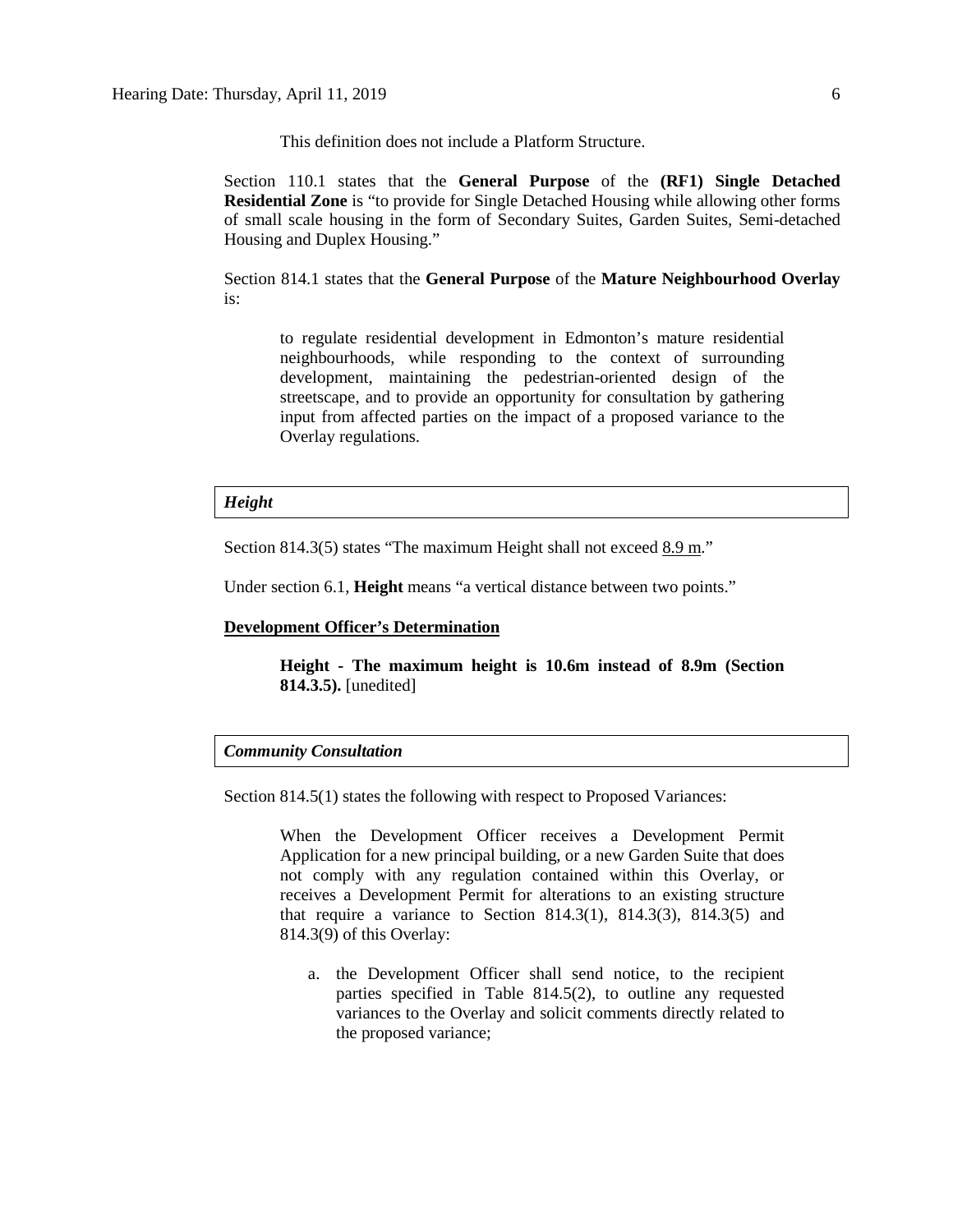- b. the Development Officer shall not render a decision on the Development Permit application until 21 days after notice has been sent, unless the Development Officer receives feedback from the specified affected parties in accordance with Table 814.5(2); and
- c. the Development Officer shall consider any comments directly related to the proposed variance when determining whether to approve the Development Permit Application in accordance with Sections 11.3 and 11.4.

Section 814.5(2) states:

| Tier#  | <b>Recipient Parties</b>                                | <b>Affected Parties</b> | <b>Regulation of this Overlay</b> |
|--------|---------------------------------------------------------|-------------------------|-----------------------------------|
|        |                                                         |                         | to be Varied                      |
| Tier 1 | The municipal address The assessed owners               |                         | $814.3(5)$ – Height               |
|        | and assessed owners of of the land wholly or            |                         |                                   |
|        | the land wholly or                                      | partially<br>located    |                                   |
|        | partially located within a $\vert$ within a distance of |                         |                                   |
|        | distance of 60.0 m of the $\vert$ 60.0 m of the Site of |                         |                                   |
|        | Site of the proposed                                    | the<br>proposed         |                                   |
|        | development and the                                     | development and the     |                                   |
|        | President of each President of each                     |                         |                                   |
|        | <b>Community League</b>                                 | <b>Community League</b> |                                   |

#### Notice to Applicant/Appellant

Provincial legislation requires that the Subdivision and Development Appeal Board issue its official decision in writing within fifteen days of the conclusion of the hearing.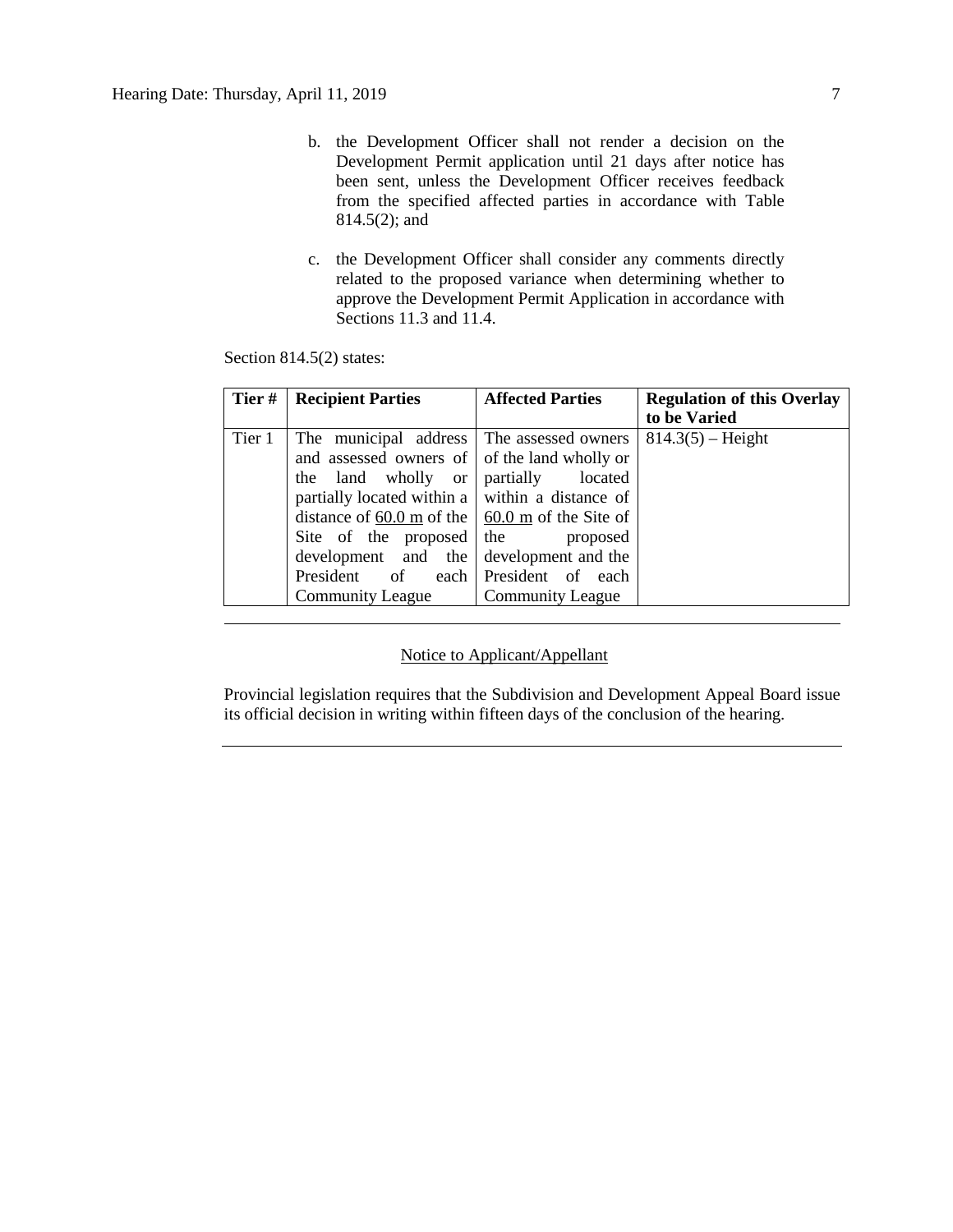| <b>Umonton</b>                                                                                                                                                                                                                                                                     |                      |                              |                                         | Project Number: 300759704-001<br><b>Application Date:</b><br>DEC 17, 2018                                                     |
|------------------------------------------------------------------------------------------------------------------------------------------------------------------------------------------------------------------------------------------------------------------------------------|----------------------|------------------------------|-----------------------------------------|-------------------------------------------------------------------------------------------------------------------------------|
|                                                                                                                                                                                                                                                                                    |                      | <b>Application for</b>       |                                         | Printed:<br>March 12, 2019 at 4:21 PM<br>Page:<br>$1$ of $1$                                                                  |
|                                                                                                                                                                                                                                                                                    |                      |                              | <b>Exterior Home Improvement Permit</b> |                                                                                                                               |
| This document is a Development Permit Decision for the development application described below.                                                                                                                                                                                    |                      |                              |                                         |                                                                                                                               |
| Applicant                                                                                                                                                                                                                                                                          |                      |                              |                                         | Property Address(es) and Legal Description(s)                                                                                 |
|                                                                                                                                                                                                                                                                                    |                      |                              | 9922 - 148 STREET NW                    |                                                                                                                               |
|                                                                                                                                                                                                                                                                                    |                      |                              | Plan 4590W Blk 78 Lot 5                 |                                                                                                                               |
|                                                                                                                                                                                                                                                                                    |                      |                              | <b>Location(s) of Work</b>              |                                                                                                                               |
|                                                                                                                                                                                                                                                                                    |                      |                              | Entryway: 9922 - 148 STREET NW          |                                                                                                                               |
|                                                                                                                                                                                                                                                                                    |                      |                              | Building: 9922 - 148 STREET NW          |                                                                                                                               |
| <b>Scope of Application</b>                                                                                                                                                                                                                                                        |                      |                              |                                         |                                                                                                                               |
| To construct exterior alterations to a Single Detached House (pergola on the Rooftop Terrace).                                                                                                                                                                                     |                      |                              |                                         |                                                                                                                               |
| <b>Permit Details</b>                                                                                                                                                                                                                                                              |                      |                              |                                         |                                                                                                                               |
| <b>Class Of Permit:</b>                                                                                                                                                                                                                                                            |                      |                              | Site Area (sq. m.): 673.52              |                                                                                                                               |
| Stat. Plan Overlay/Annex Area: Mature Neighbourhood                                                                                                                                                                                                                                |                      |                              |                                         |                                                                                                                               |
| Overlay                                                                                                                                                                                                                                                                            |                      |                              |                                         |                                                                                                                               |
| I/We certify that the above noted details are correct.                                                                                                                                                                                                                             |                      |                              |                                         |                                                                                                                               |
| Applicant signature:                                                                                                                                                                                                                                                               |                      |                              |                                         |                                                                                                                               |
| Issue Date: Mar 12, 2019 Development Authority: HONG, ESTHER<br><b>Reason for Refusal</b><br>Height - The maximum height is 10.6m instead of 8.9m (Section 814.3.5).<br><b>Rights of Appeal</b><br>through 689 of the Municipal Government Act.<br><b>Building Permit Decision</b> |                      |                              |                                         | The Applicant has the right of appeal within 21 days after the date on which the decision is made, as outlined in Section 683 |
| Refused                                                                                                                                                                                                                                                                            |                      |                              |                                         |                                                                                                                               |
|                                                                                                                                                                                                                                                                                    |                      |                              |                                         |                                                                                                                               |
| Fees                                                                                                                                                                                                                                                                               |                      |                              | Receipt#                                | <b>Date Paid</b>                                                                                                              |
| Safety Codes Fee                                                                                                                                                                                                                                                                   | Fee Amount<br>\$4.50 | <b>Amount Paid</b><br>\$4.50 | 78802103492F001                         | Dec 17, 2018                                                                                                                  |
| <b>Development Application Fee</b>                                                                                                                                                                                                                                                 | \$170.00             | \$418.00                     | 78802103492F001                         | Dec 17, 2018                                                                                                                  |
| <b>Building Permit Fee (Construction</b><br>Value)                                                                                                                                                                                                                                 | \$108.00             | \$108.00                     | 78802103492F001                         | Dec 17, 2018                                                                                                                  |
| <b>Total GST Amount:</b>                                                                                                                                                                                                                                                           | \$0.00               |                              |                                         |                                                                                                                               |
| <b>Totals for Permit:</b><br>(overpaid by (\$248.00))                                                                                                                                                                                                                              | \$282.50             | \$530.50                     |                                         |                                                                                                                               |
|                                                                                                                                                                                                                                                                                    |                      | THIS IS NOT A PERMIT         |                                         |                                                                                                                               |
|                                                                                                                                                                                                                                                                                    |                      |                              |                                         |                                                                                                                               |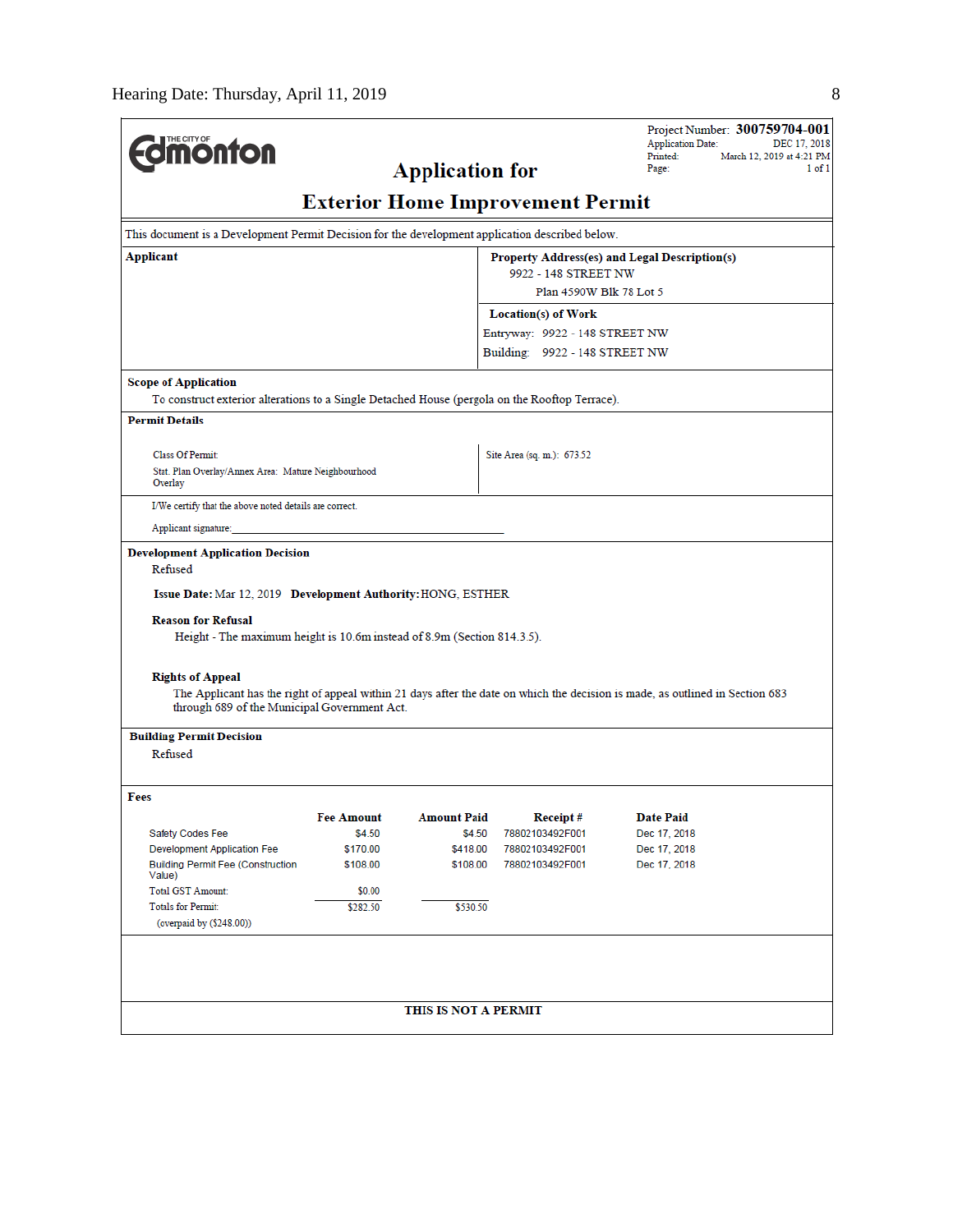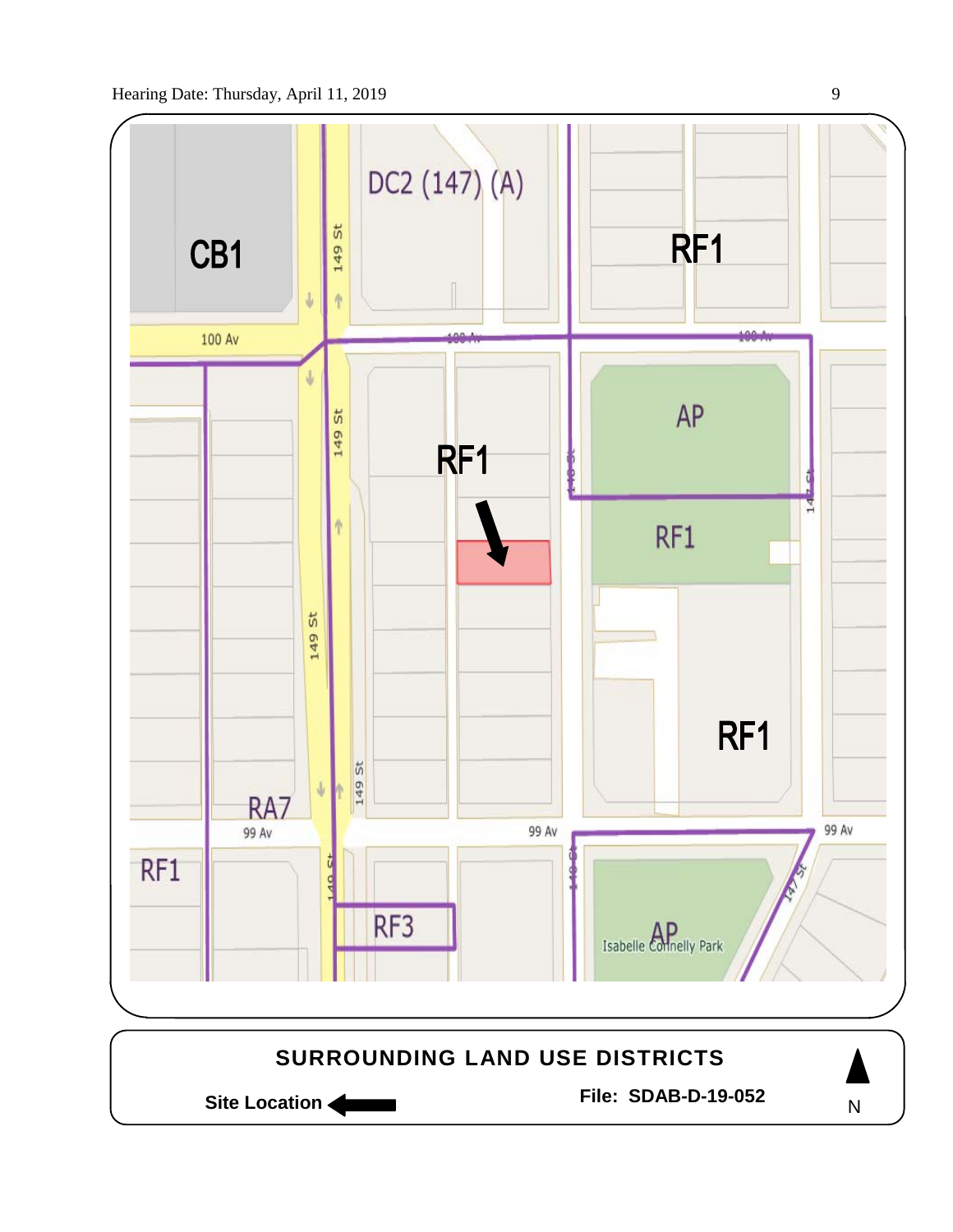### **TO BE RAISED**

**ITEM II:** 10:30 A.M. **FILE:** SDAB-D-19-039

#### AN APPEAL FROM THE DECISION OF THE DEVELOPMENT OFFICER

APPELLANT:

APPLICATION NO.: 243625660-004

APPLICATION TO: Construct an extension to an existing

DECISION OF THE DEVELOPMENT AUTHORITY: Refused

DECISION DATE: February 6, 2019

DATE OF APPEAL: February 26, 2019

MUNICIPAL DESCRIPTION OF SUBJECT PROPERTY: 1746 – Tanager Close NW

LEGAL DESCRIPTION: Plan 1620693 Blk 7 Lot 7

ZONE: (RSL) Residential Small Lot Zone

OVERLAY: North Saskatchewan River Valley and Ravine System Protection Overlay

Uncovered Deck (new size: 4.22 metres by 8.57 metres), existing without permits

STATUTORY PLAN(S): Big Lake Area Structure Plan Starling Neighbourhood Structure Plan

*Grounds for Appeal*

The Appellant provided the following reasons for appealing the decision of the Development Authority:

The City did not evaluate the proper impacts associated with the Bylaws. The Deck meets the intentions of the rules and regulations in place.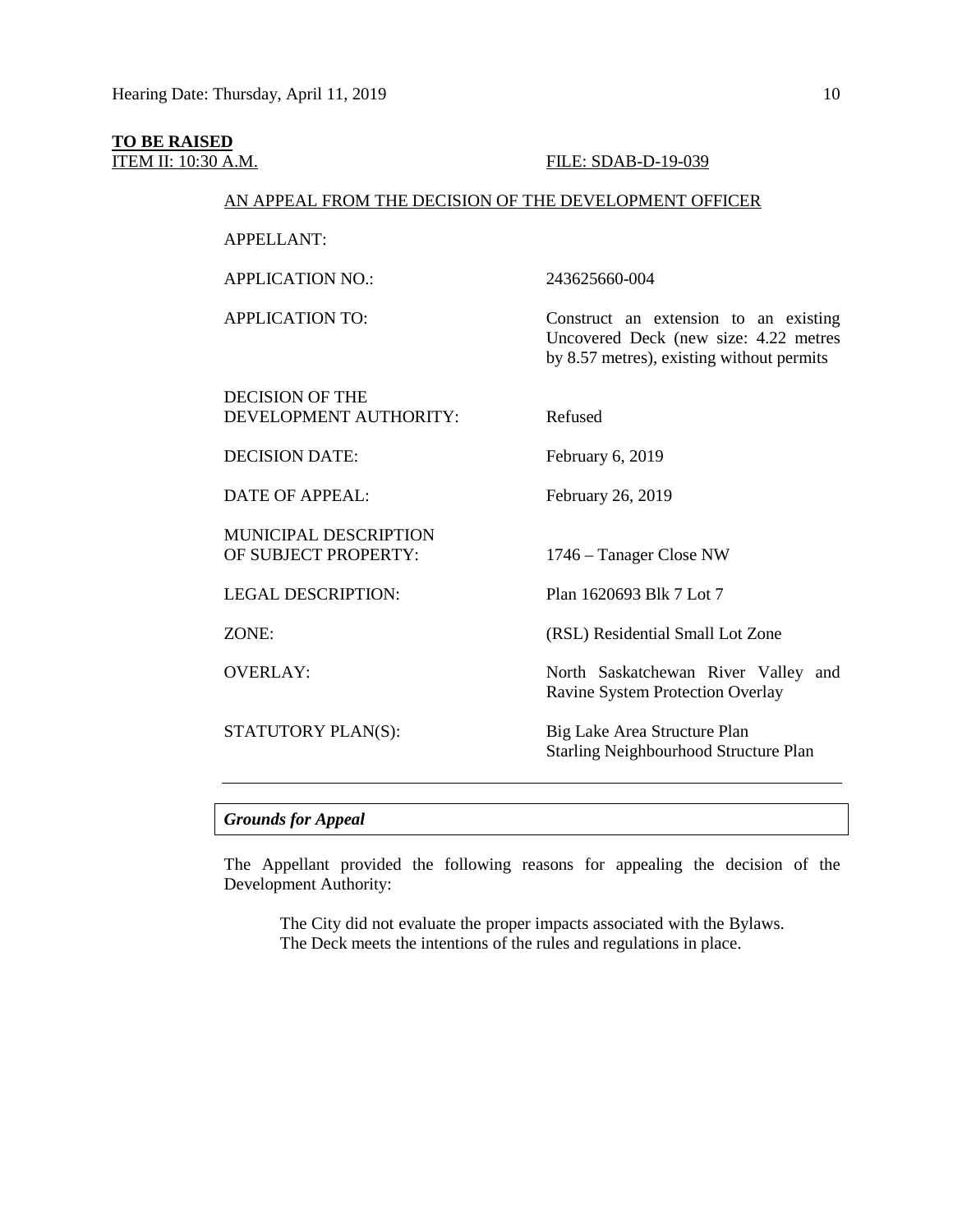#### *General Matters*

#### **Appeal Information:**

The Subdivision and Development Appeal Board made and passed the following motion on March 21, 2019:

#### **"That the appeal hearing be postponed to April 10 or 11, 2019 at the written request of the Appellant."**

The *Municipal Government Act*, RSA 2000, c M-26 states the following:

#### **Grounds for Appeal**

**685(1)** If a development authority

- (a) fails or refuses to issue a development permit to a person,
- (b) issues a development permit subject to conditions, or
- (c) issues an order under section 645,

the person applying for the permit or affected by the order under section 645 may appeal to the subdivision and development appeal board.

#### **Appeals**

**686(1)** A development appeal to a subdivision and development appeal board is commenced by filing a notice of the appeal, containing reasons, with the board,

- (a) in the case of an appeal made by a person referred to in section 685(1)
	- (i) with respect to an application for a development permit,
		- (A) within 21 days after the date on which the written decision is given under section 642, […]

#### **Hearing and Decision**

**687(3)** In determining an appeal, the subdivision and development appeal board

…

- (a.1) must comply with the land use policies;
- (a.2) subject to section 638, must comply with any applicable statutory plans;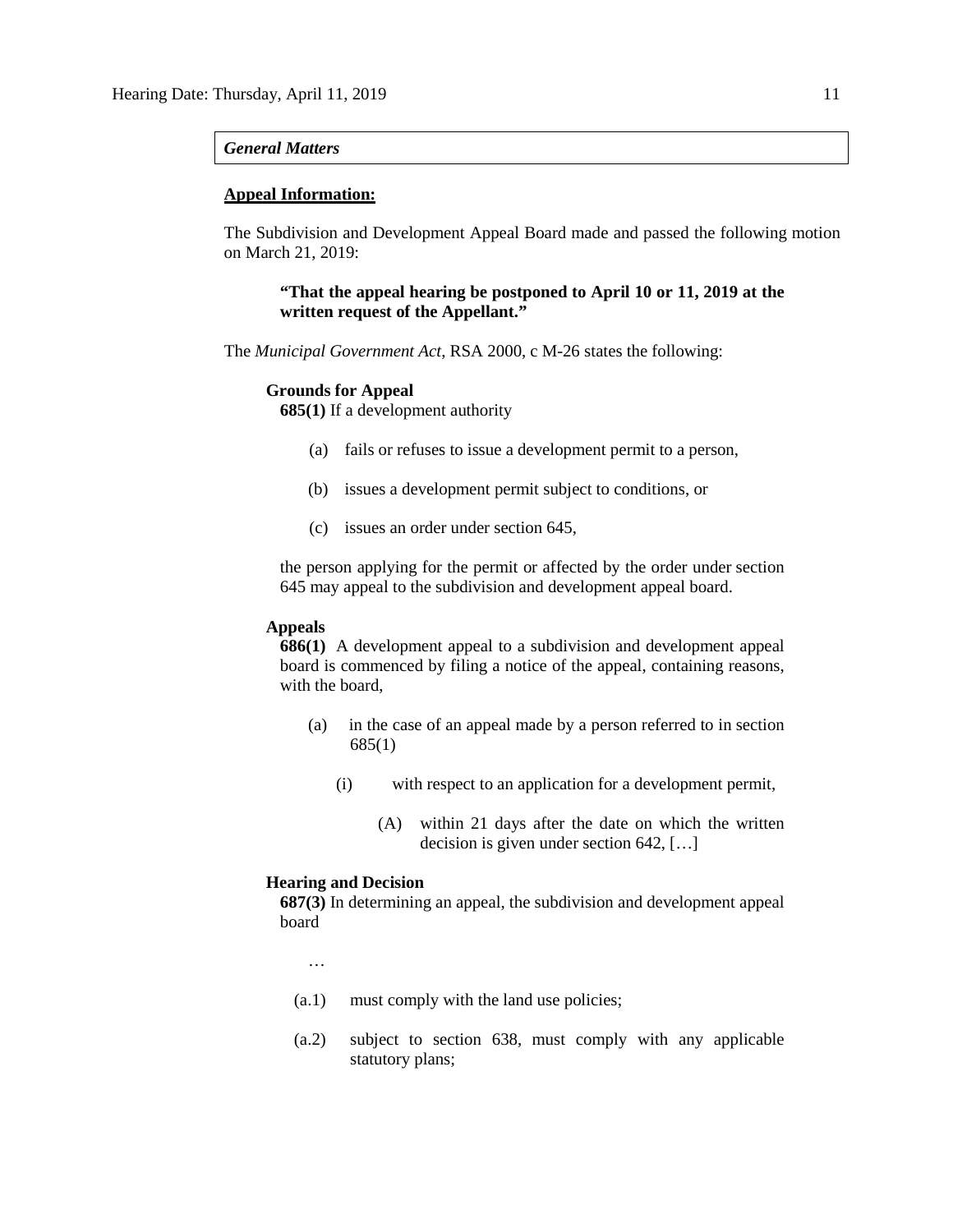- (a.3) subject to clauses (a.4) and (d), must comply with any land use bylaw in effect;
- (a.4) must comply with the applicable requirements of the regulations under the Gaming, Liquor and Cannabis Act respecting the location of premises described in a cannabis licence and distances between those premises and other premises;
	- …
	- (c) may confirm, revoke or vary the order, decision or development permit or any condition attached to any of them or make or substitute an order, decision or permit of its own;
	- (d) may make an order or decision or issue or confirm the issue of a development permit even though the proposed development does not comply with the land use bylaw if, in its opinion,
		- (i) the proposed development would not
			- (A) unduly interfere with the amenities of the neighbourhood, or
			- (B) materially interfere with or affect the use, enjoyment or value of neighbouring parcels of land,
		- and
		- (ii) the proposed development conforms with the use prescribed for that land or building in the land use bylaw.

#### **General Provisions from the** *Edmonton Zoning Bylaw:*

Section 115.2(5) states **Single Detached Housing** is a **Permitted Use** in the **(RSL) Residential Small Lot Zone**.

Under section 7.2(8), **Single Detached Housing** means "development consisting of a building containing one principal Dwelling which is separate from any other principal Dwelling or building. This Use includes Mobile Homes which conform to Section 78 of this Bylaw."

Under section 6.1, **Platform Structure** means:

an elevated structure intended for use as outdoor Amenity Area that may project and/or be recessed from the wall of a building, may be surrounded by guardrails, parapet walls or similar features. Common examples include: balconies, raised terraces and decks. This definition does not include a Rooftop Terrace.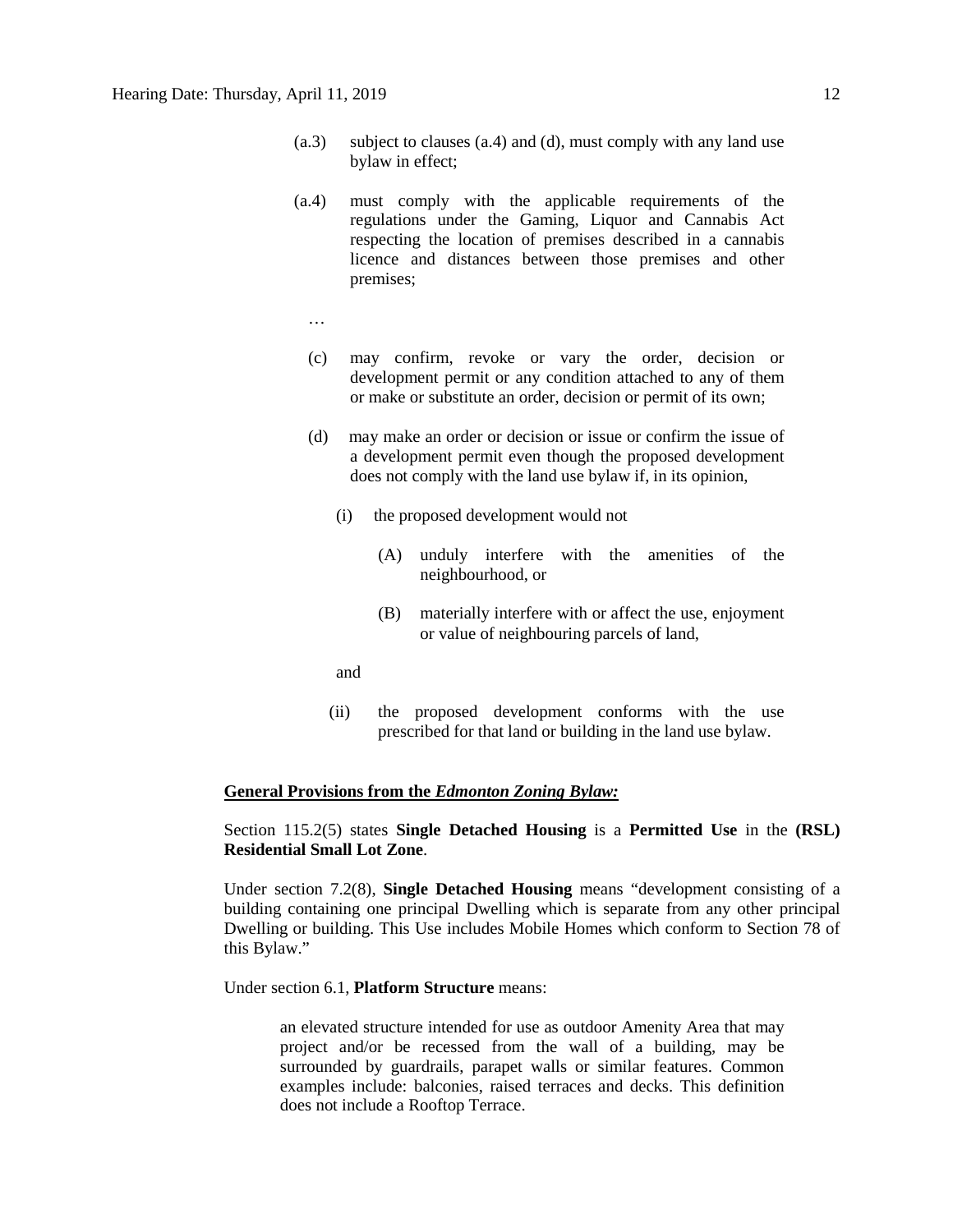Section 115.1 states that the **General Purpose** of the **(RSL) Residential Small Lot Zone** is to:

to provide for smaller lot Single Detached Housing with attached Garages in a suburban setting that provides the opportunity for the more efficient utilization of undeveloped suburban areas and includes the opportunity for Secondary Suites and Garden Suites.

Section 811.1 states that the **General Purpose** of the **North Saskatchewan River Valley and Ravine System Protection Overlay** is "to provide a development Setback from the North Saskatchewan River Valley and Ravine System."

#### *North Saskatchewan River Valley and Ravine System Protection Overlay*

Section 811.3(8) states:

The Development Officer, having regard to the detailed engineering study required in 811.3.3 or 811.3.4 and in consultation with Integrated Infrastructure Services, may apply conditions of approval to any Development Permit issued on a Site that Abuts or is partially or wholly contained within the North Saskatchewan River Valley and Ravine System, as shown in Appendix 1 to this Overlay, including but not limited to, any conditions required to minimize erosion and stabilize soil conditions as well as, when applicable, requirement to comply with subsection 811.3.7, or may refuse the application.

#### **Development Officer's Determination**

**The Uncovered Rear Deck, existing without permits, falls under the North Saskatchewan River Valley and Ravine System Protection Overlay. The Overlay provides a development Setback to minimize erosion and stabilize soil conditions near the North Saskatchewan River Valley and Ravine System.**

**This development was refused due to a memorandum from Integrated Infrastructure Services advising that the development does not comply with the Overlay (811.3.8).** [unedited]

Notice to Applicant/Appellant

Provincial legislation requires that the Subdivision and Development Appeal Board issue its official decision in writing within fifteen days of the conclusion of the hearing.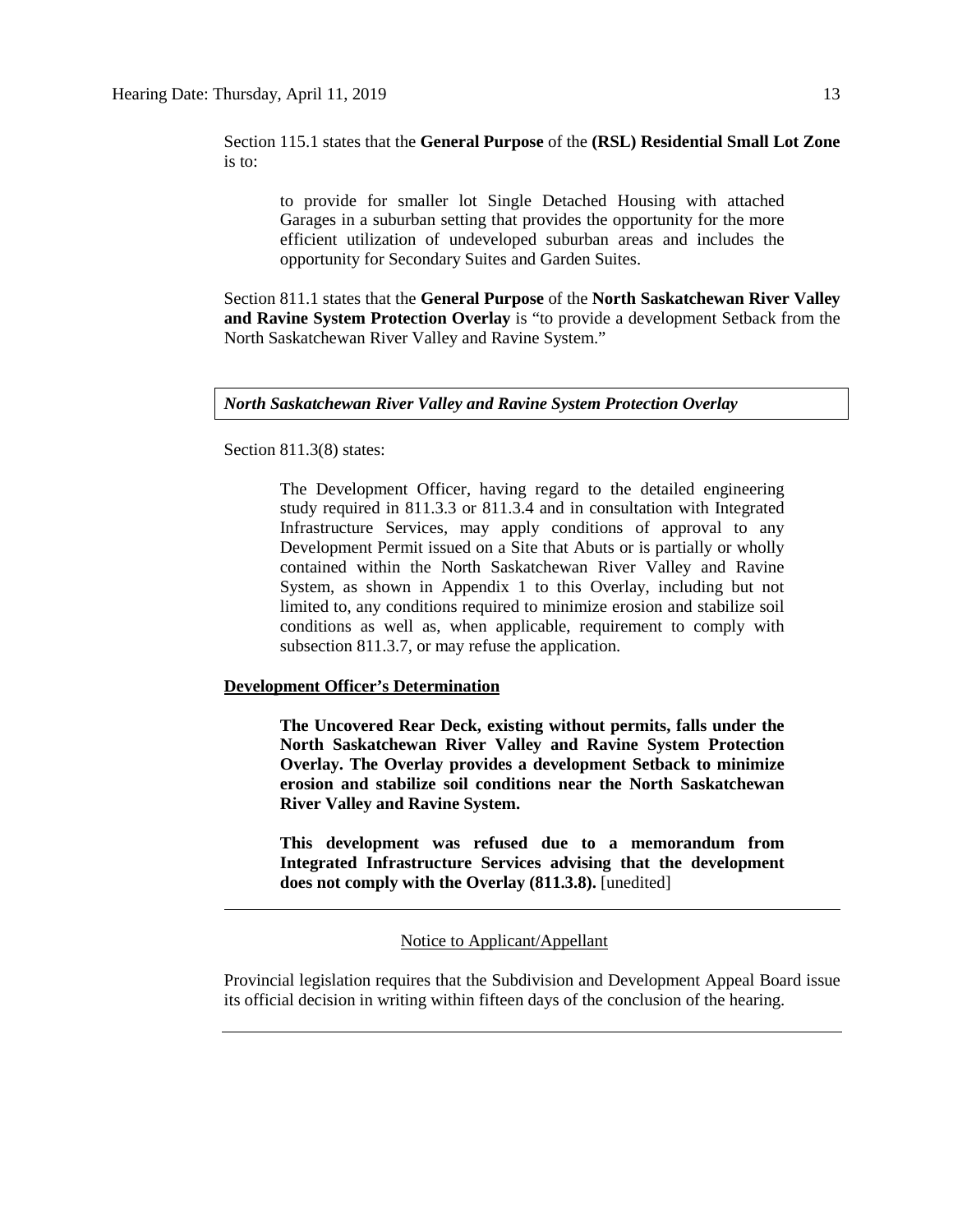|                                                                                                                                                                                                                           |                                               |                                 |                                           | Project Number: 243625660-004<br><b>Application Date:</b><br>MAR 21, 2018                                                                                                                                                                                                                                                                                                                                                                                                                                               |
|---------------------------------------------------------------------------------------------------------------------------------------------------------------------------------------------------------------------------|-----------------------------------------------|---------------------------------|-------------------------------------------|-------------------------------------------------------------------------------------------------------------------------------------------------------------------------------------------------------------------------------------------------------------------------------------------------------------------------------------------------------------------------------------------------------------------------------------------------------------------------------------------------------------------------|
| <b><i><u><u>monton</u></u></i></b>                                                                                                                                                                                        |                                               |                                 |                                           | Printed:<br>February 6, 2019 at 8:14 AM                                                                                                                                                                                                                                                                                                                                                                                                                                                                                 |
|                                                                                                                                                                                                                           |                                               | <b>Application for</b>          |                                           | Page:<br>1 of 1                                                                                                                                                                                                                                                                                                                                                                                                                                                                                                         |
|                                                                                                                                                                                                                           |                                               | <b>Minor Development Permit</b> |                                           |                                                                                                                                                                                                                                                                                                                                                                                                                                                                                                                         |
| This document is a Development Permit Decision for the development application described below.                                                                                                                           |                                               |                                 |                                           |                                                                                                                                                                                                                                                                                                                                                                                                                                                                                                                         |
| Applicant                                                                                                                                                                                                                 | Property Address(es) and Legal Description(s) |                                 |                                           |                                                                                                                                                                                                                                                                                                                                                                                                                                                                                                                         |
|                                                                                                                                                                                                                           |                                               |                                 | 1746 - TANAGER CLOSE NW                   |                                                                                                                                                                                                                                                                                                                                                                                                                                                                                                                         |
|                                                                                                                                                                                                                           |                                               |                                 | Plan 1620693 Blk 7 Lot 7                  |                                                                                                                                                                                                                                                                                                                                                                                                                                                                                                                         |
| <b>Scope of Application</b><br>To construct an extension to an existing Uncovered Deck (new size: 4.22m x 8.57m), existing without permits                                                                                |                                               |                                 |                                           |                                                                                                                                                                                                                                                                                                                                                                                                                                                                                                                         |
| <b>Permit Details</b>                                                                                                                                                                                                     |                                               |                                 |                                           |                                                                                                                                                                                                                                                                                                                                                                                                                                                                                                                         |
|                                                                                                                                                                                                                           |                                               |                                 |                                           |                                                                                                                                                                                                                                                                                                                                                                                                                                                                                                                         |
| # of Dwelling Units Add/Remove: 0                                                                                                                                                                                         |                                               |                                 | # of Primary Dwelling Units To Construct: |                                                                                                                                                                                                                                                                                                                                                                                                                                                                                                                         |
| # of Secondary Suite Dwelling Units To Construct:                                                                                                                                                                         |                                               |                                 | Class of Permit: Class B                  |                                                                                                                                                                                                                                                                                                                                                                                                                                                                                                                         |
| Client File Reference Number:                                                                                                                                                                                             |                                               |                                 | Lot Grading Needed?:                      |                                                                                                                                                                                                                                                                                                                                                                                                                                                                                                                         |
| Minor Dev. Application Fee: Deck (uncovered)                                                                                                                                                                              |                                               |                                 | New Sewer Service Required: N             |                                                                                                                                                                                                                                                                                                                                                                                                                                                                                                                         |
| Secondary Suite Included ?: N                                                                                                                                                                                             |                                               |                                 | Stat. Plan Overlay/Annex Area: (none)     |                                                                                                                                                                                                                                                                                                                                                                                                                                                                                                                         |
| I/We certify that the above noted details are correct.                                                                                                                                                                    |                                               |                                 |                                           |                                                                                                                                                                                                                                                                                                                                                                                                                                                                                                                         |
| Applicant signature:                                                                                                                                                                                                      |                                               |                                 |                                           |                                                                                                                                                                                                                                                                                                                                                                                                                                                                                                                         |
| Refused<br>Issue Date: Feb 06, 2019 Development Authority: BAUER, KERRY<br><b>Reason for Refusal</b><br>Saskatchewan River Valley and Ravine System.<br>not comply with the Overlay (811.3.8).<br><b>Rights of Appeal</b> |                                               |                                 |                                           | The Uncovered Rear Deck, existing without permits, falls under the North Saskatchewan River Valley and Ravine System<br>Protection Overlay. The Overlay provides a development Setback to minimize erosion and stabilize soil conditions near the North<br>This development was refused due to a memorandum from Integrated Infrastructure Services advising that the development does<br>The Applicant has the right of appeal within 21 days after the date on which the decision is made, as outlined in Section 683 |
| through 689 of the Municipal Government Act.                                                                                                                                                                              |                                               |                                 |                                           |                                                                                                                                                                                                                                                                                                                                                                                                                                                                                                                         |
| Fees                                                                                                                                                                                                                      |                                               |                                 |                                           |                                                                                                                                                                                                                                                                                                                                                                                                                                                                                                                         |
| Dev. Application Fee                                                                                                                                                                                                      | <b>Fee Amount</b><br>\$116.00                 | <b>Amount Paid</b><br>\$116.00  | Receipt#<br>04889578                      | Date Paid<br>Mar 21, 2018                                                                                                                                                                                                                                                                                                                                                                                                                                                                                               |
| <b>Existing Without Permit Penalty Fee</b>                                                                                                                                                                                | \$116.00                                      | \$116.00                        | 04889578                                  | Mar 21, 2018                                                                                                                                                                                                                                                                                                                                                                                                                                                                                                            |
| <b>Total GST Amount:</b>                                                                                                                                                                                                  | \$0.00                                        |                                 |                                           |                                                                                                                                                                                                                                                                                                                                                                                                                                                                                                                         |
| Totals for Permit:                                                                                                                                                                                                        | \$232.00                                      | \$232.00                        |                                           |                                                                                                                                                                                                                                                                                                                                                                                                                                                                                                                         |
|                                                                                                                                                                                                                           |                                               | THIS IS NOT A PERMIT            |                                           |                                                                                                                                                                                                                                                                                                                                                                                                                                                                                                                         |